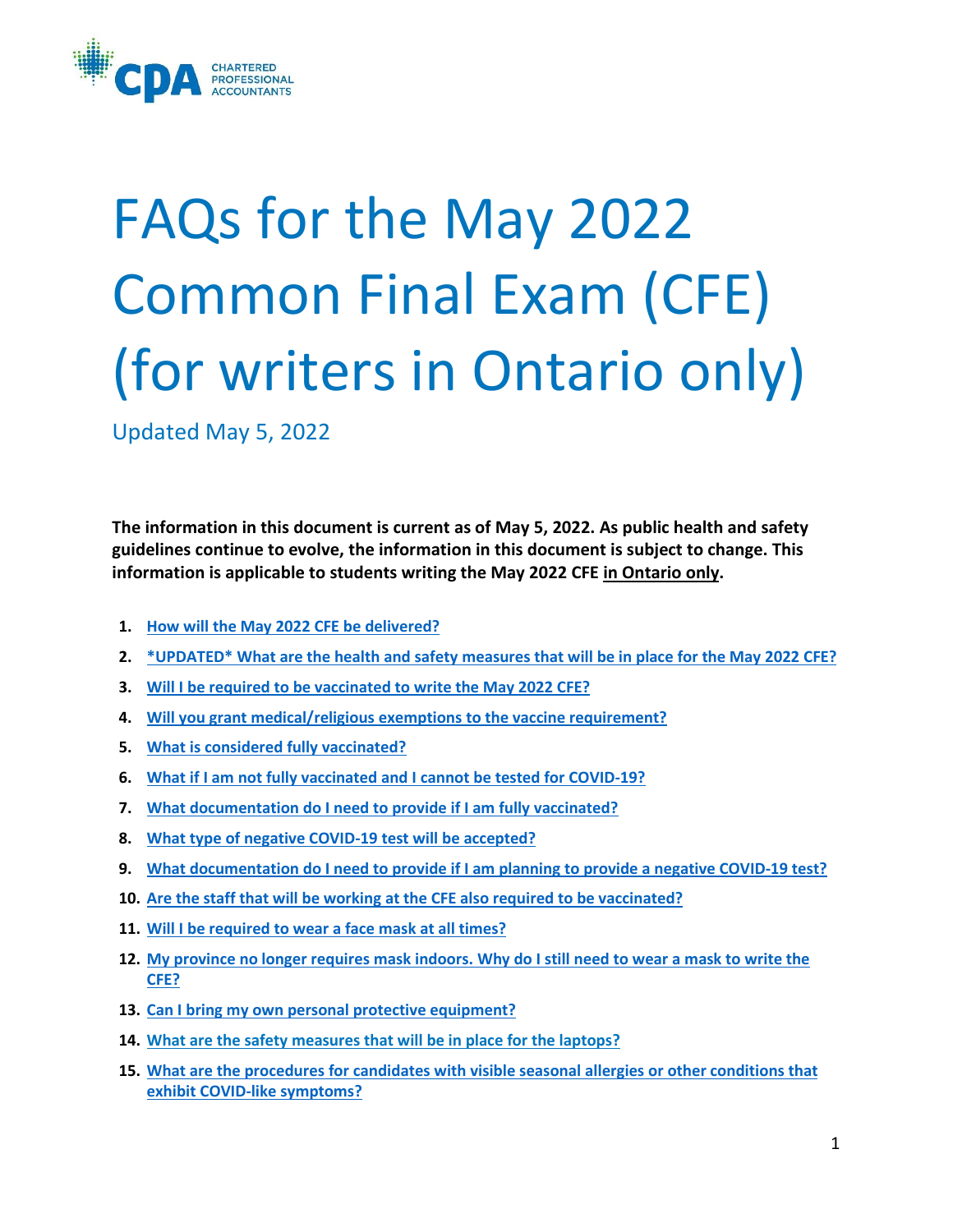

- **16. [Will there be measures to ensure that candidates who test positive for COVID-19 are prevented](#page-6-6)  [from writing the CFE?](#page-6-6)**
- **17. [How will you prevent congestion when using the hotel elevators?](#page-7-0)**
- **18. [Who can candidates contact to discuss accommodations under applicable human rights laws in](#page-7-1)  [connection with the May 2022 CFE?](#page-7-1)**
- **19. [Does the profession envision continuing to write exams in individual hotel rooms beyond the](#page-7-2)  [May 2022 CFE?](#page-7-2)**
- **20. [Can I select which hotel I will write May 2022 CFE?](#page-7-3)**
- **21. [\\*UPDATED\\* How do I book a personal hotel room for an overnight stay?](#page-8-0)**
- **22. [What if I feel unsafe writing in a public setting like a hotel?](#page-8-1)**
- **23. [Will there be enough exam invigilators to ensure a fair testing environment?](#page-8-2)**
- **24. [What if I experience technical issues during the CFE?](#page-8-3)**
- **25. [Which model of laptop will be used for the May 2022 CFE?](#page-8-4)**
- **26. [Which software will be used for the May 2022 CFE?](#page-8-5)**
- **27. [Will I receive additional time to respond to the Day 2 case as the financial statements will not be](#page-9-0)  [pre-populated in Excel?](#page-9-0)**
- **28. [Will I be provided with paper copies of the exam booklets for each day of the CFE?](#page-9-1)**
- **29. [Will the exam booklets be single-or double-sided?](#page-9-2)**
- **30. [Am I allowed to have more than one Word and one Excel file open at the same time?](#page-9-3)**
- **31. [Is there a limit to the number of columns I can use in Excel?](#page-9-4)**
- **32. [Will autosave features be enabled in Word and Excel?](#page-9-5)**
- **33. What are the Day 1 cases that [will be tested on the upcoming CFEs?](#page-9-6)**
- **34. [Which version of the Competency Map will align with the May 2022 CFE?](#page-10-0)**
- **35. [What is Folio Views?](#page-10-1)**
- **36. [I am currently working/studying abroad as part of my degree program. If I am unable to return to](#page-10-2)  [Canada in time to write the CFE due to travel restrictions, will I be granted accommodations so](#page-10-2)  [that I can still write the exam this year?](#page-10-2)**
- **37. [I am an international student studying in Canada. If I return to my home country and am unable](#page-10-3)  [to return to Canada in time to write the CFE due to travel restrictions, will I be granted](#page-10-3)  [accommodations so that I can still write the exam this year?](#page-10-3)**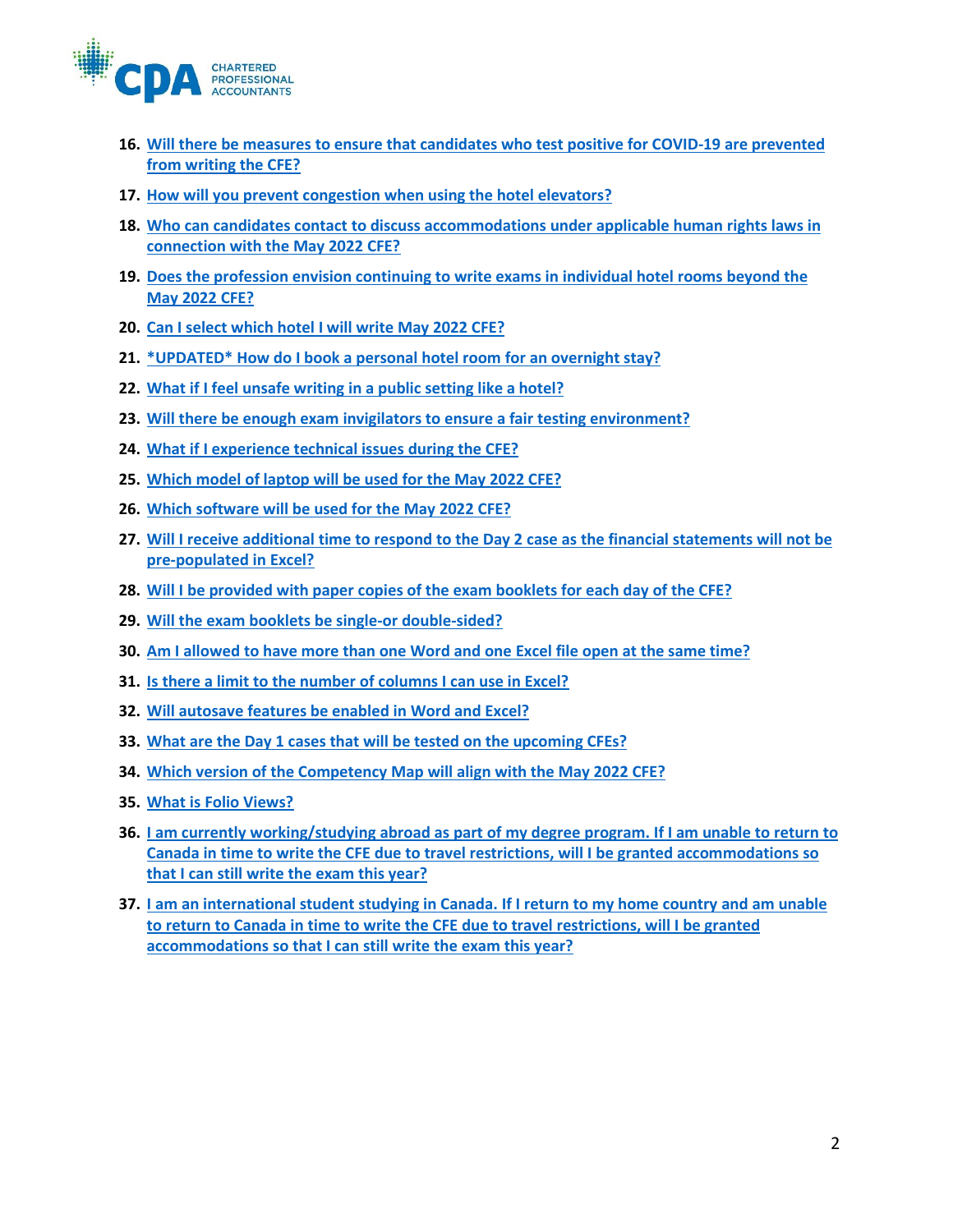

# <span id="page-2-0"></span>**1. How will the May 2022 CFE be delivered?**

Candidates will write the May 2022 CFE in-person at multiple hotels across the country in the usual cities where examination centres were held in the past. Each candidate will be assigned their own hotel room for the duration of the examination. Within each room, candidates will have access to their own washroom and writing desk. Candidates will be provided with CPA-issued laptops that will have Word, Excel, and Folio Views installed (Surpass will not be used on this CFE).

During the examination, hotel room doors will remain open and the writing desks will be visible from the hallway. Candidates and their invigilator or IT proctor, as required, will be the only persons permitted to access the rooms.

Candidates will not be allowed to sleep in the rooms in which they write their examination but will have the option of booking another hotel room if they wish to stay at the same hotel.

# <span id="page-2-1"></span>**2. \*UPDATED\* What are the health and safety measures that will be in place for the May 2022 CFE?**

Each region will have their own health and safety measures in place for the May 2022 CFE. For writers in Ontario, this will include the following requirements:

- Provide proof of full-vaccination or proof of a negative COVID-19 test at the exam centre on the first day you are writing the CFE. See FAQ 3-9 below for further details and requirements.
- Wear a mask when entering and exiting the CFE venue. Note that while writing in your individual hotel room you will not be required to wear your mask, unless an invigilator or IT proctor is required to enter your room.
- **\*Updated\*:** Answer on-site health screening questions each day upon arrival at the CFE venue. Refer to the [Ontario COVID-19 self-assessment tool](https://covid-19.ontario.ca/self-assessment/) for the questions that will be asked. **If a writer answers yes to any of the questions, they will be required to present proof of a negative COVID-19 PCR lab test or rapid antigen test administered at a pharmacy or by a public health testing site in order to write the exam.**

### <span id="page-2-2"></span>**3. Will I be required to be vaccinated to write the May 2022 CFE?**

To provide our candidates and staff with a safe environment for the exam, we will follow the provincial public health guidelines, and in many cases, we will exceed the public health guidelines. Writers attending the May 2022 CFE must provide either proof of full vaccination or proof of a negative COVID-19 test prior to being admitted to the exam centre.

## <span id="page-2-3"></span>**4. Will you grant medical/religious exemptions to the vaccine requirement?**

We understand that some candidates remain unvaccinated due to medical or religious exemptions. Vaccination will not be required to write the May 2022 CFE; however, candidates who are not fully vaccinated for any reason will be required to provide proof of a negative COVID-19 test.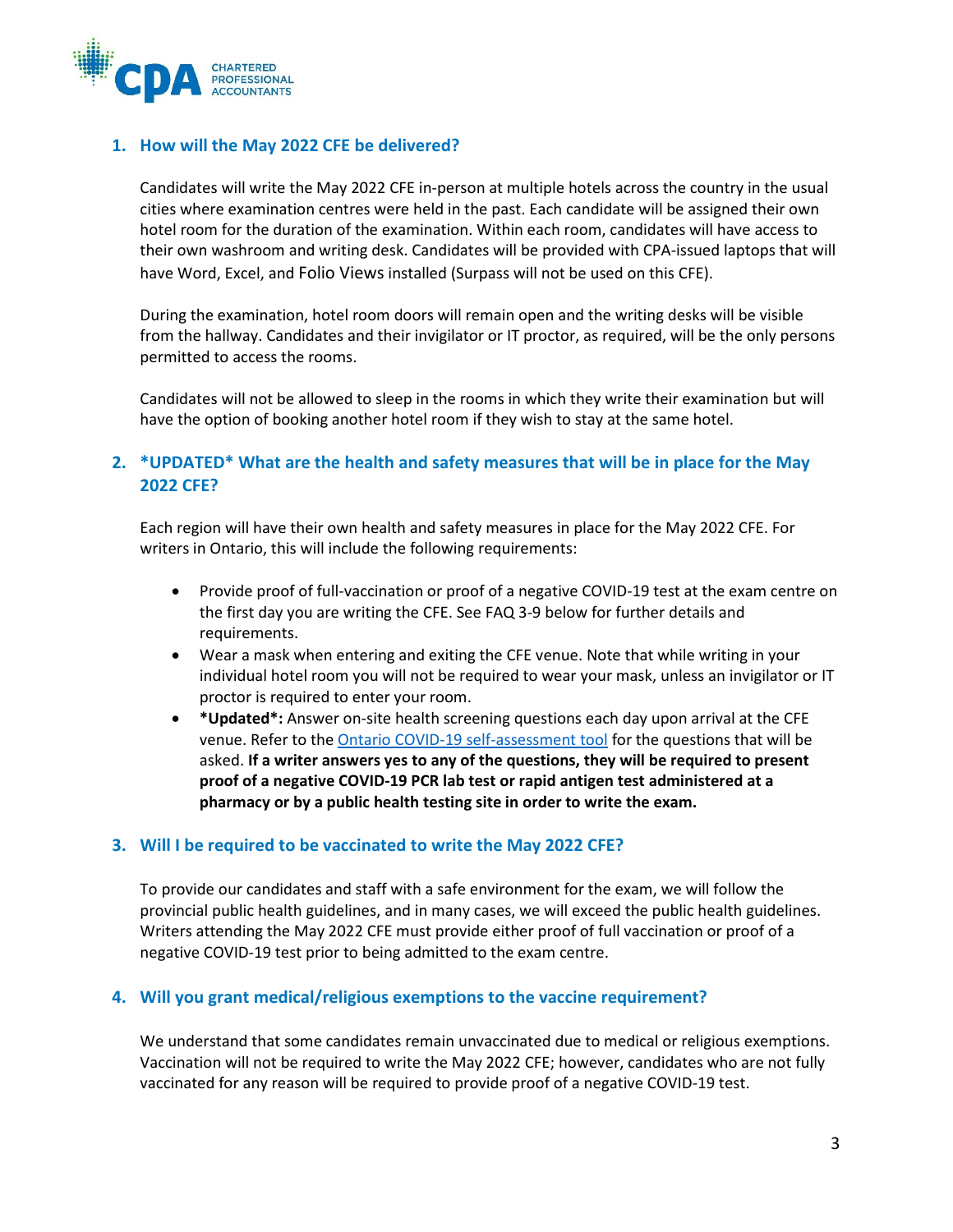

## <span id="page-3-0"></span>**5. What is considered fully vaccinated?**

To determine if you are considered fully vaccinated within Ontario, please visit the Government of [Ontario's proof of COVID-19 vaccination webpage.](https://covid-19.ontario.ca/proof-covid-19-vaccination#proof-of-vaccination)

For ease of reference, the chart below sets out the date by which writers must have received their last dose to be considered fully vaccinated:

| <b>First date of writing</b> | Last dose date deadline |
|------------------------------|-------------------------|
| May 25, 2022                 | May 11, 2022            |
| May 26, 2022*                | May 12, 2022            |

*\*Those only writing Day 2/3.*

# <span id="page-3-1"></span>**6. What if I am not fully vaccinated and I cannot be tested for COVID-19?**

If you are not fully vaccinated and cannot be tested for COVID-19 please contact [cfe@cpaontario.ca.](mailto:cfe@cpaontario.ca)

## <span id="page-3-2"></span>**7. What documentation do I need to provide if I am fully vaccinated?**

Accepted proof of full vaccination will be the enhanced vaccine certificate with QR code and a piece of government-issued photo identification.

If you do not have the enhanced vaccination certificate with QR code, your proof of full vaccination must include government-issued vaccination receipts having the following information:

- your legal name matching your government-issued photo identification
- date of last dose
- name of the vaccine(s) you received

If you received your vaccine in Ontario and cannot locate your government-issued receipt, you can download a copy from the Ministry of Healt[h website.](https://covid-19.ontario.ca/get-proof/)

**Documentation will be verified on site at the exam centre on your first day of writing.** Do not send documentation of your proof of vaccination to CPA Ontario. Writers who fail to comply with these requirements, including forgetting documentation or being unaware of the requirements, will not be allowed to write the CFE and accommodations will not be made.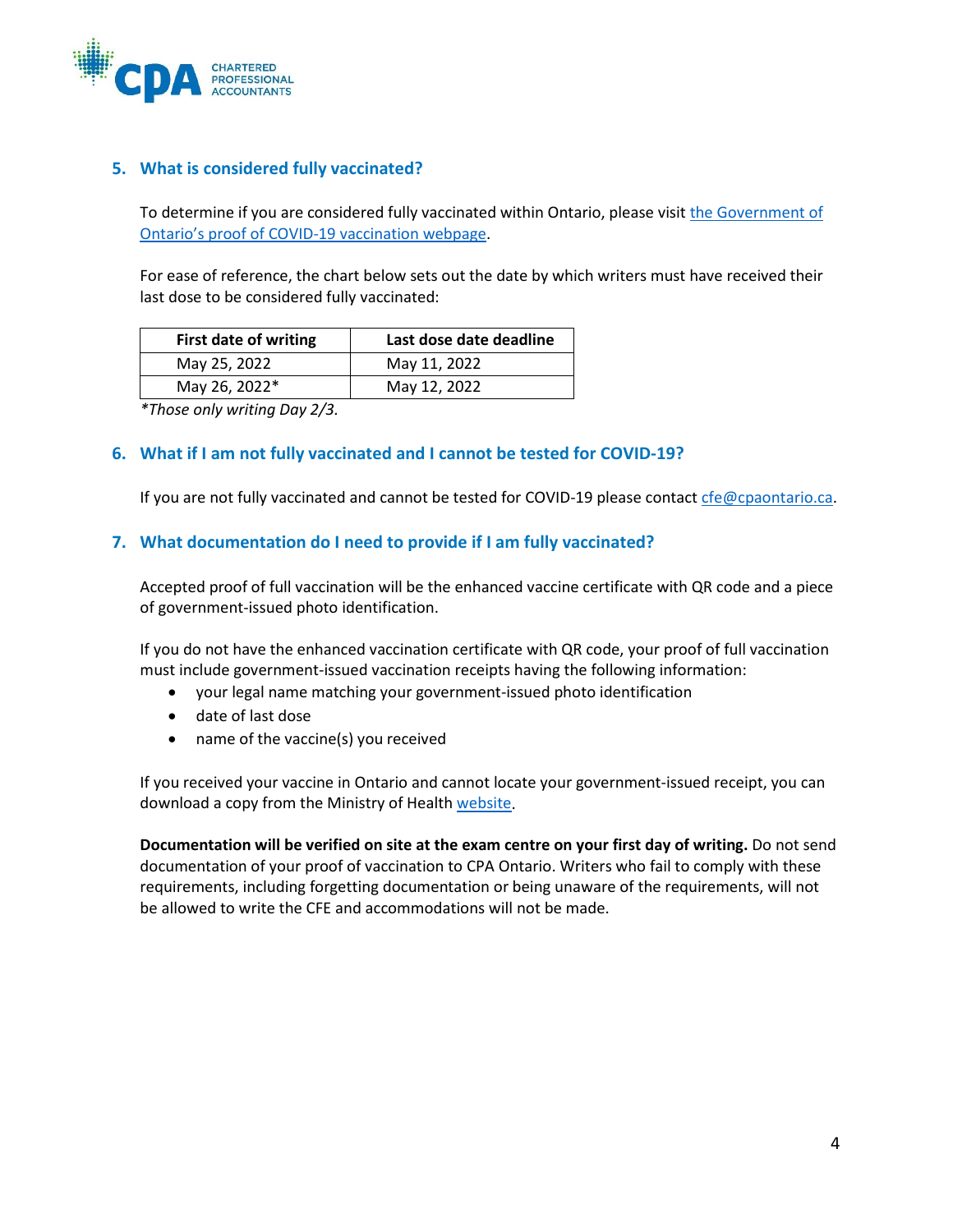

# <span id="page-4-0"></span>**8. What type of negative COVID-19 test will be accepted?**

Proof of a negative COVID-19 PCR lab test or rapid antigen test administered at a pharmacy or by a public health testing site will be accepted.

At-home COVID-19 tests will not be accepted as your name and the date of test cannot be verified.

You must take the test within two days of your first writing, for ease of reference, the chart below sets out the earliest date by which writers must be tested for COVID-19:

| <b>First date of writing</b> | <b>Earliest COVID-19 test date</b> |
|------------------------------|------------------------------------|
| May 25, 2022                 | May 23, 2022                       |
| May 26, 2022*                | May 24, 2022                       |

*\*Those only writing Day 2/3.*

Please plan accordingly and visit your local assessment centre, pharmacy or community lab to have the COVID-19 test administered. We strongly encourage writers to take the COVID-19 test on the earliest day possible. CPA Ontario will not be responsible for any delays in processing test results, so writers are encouraged to confirm the processing time with their chosen testing centre in advance. Writers will be responsible for the cost of obtaining the COVID-19 test.

Writers who test positive for COVID-19 or who have not received their COVID-19 test results by their first day of writing will not be permitted to write the CFE and will need to withdraw from the exam and enroll in a later offering.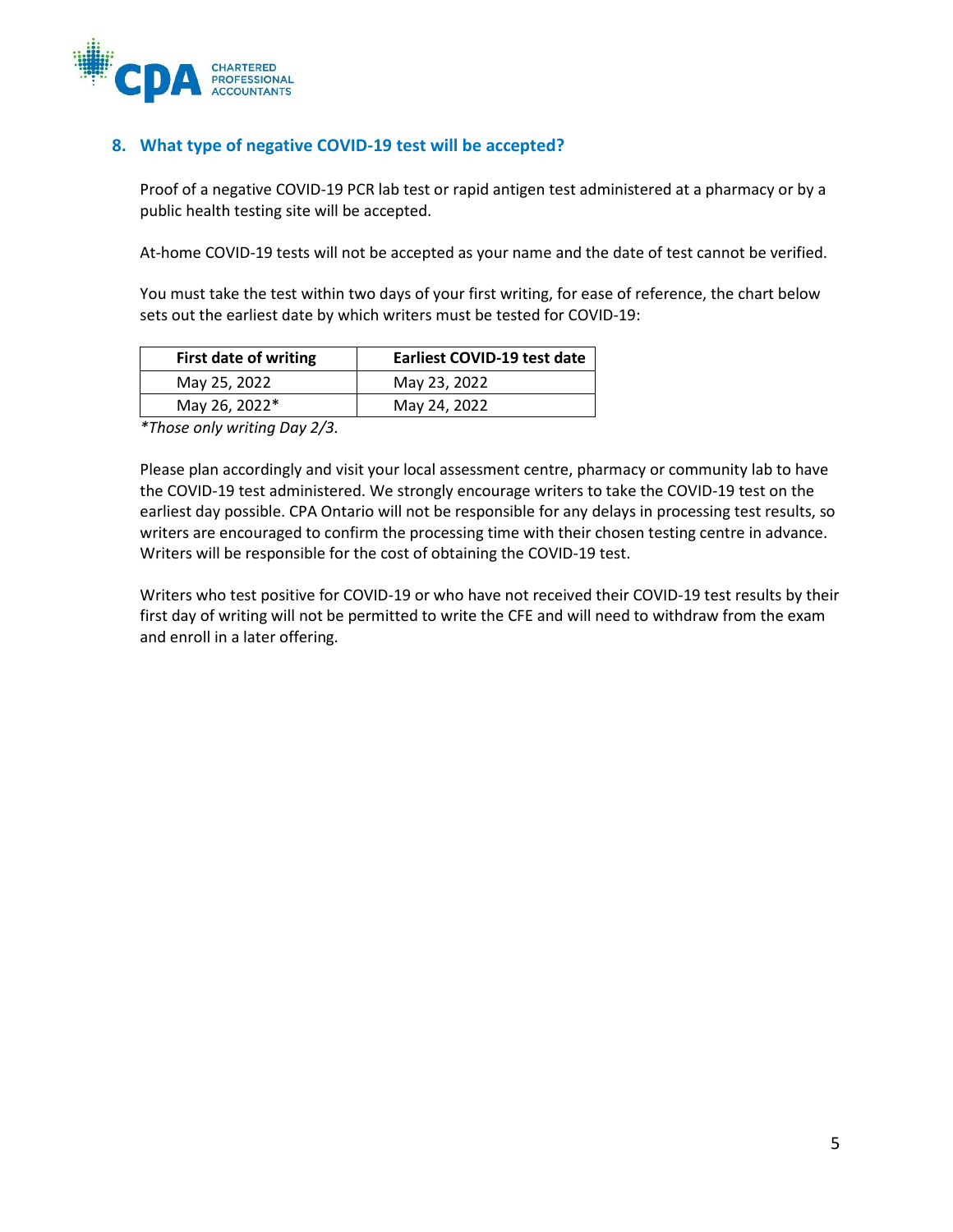

# <span id="page-5-0"></span>**9. What documentation do I need to provide if I am planning to provide a negative COVID-19 test?**

You must provide a piece of government-issued photo identification, and your proof of a negative COVID-19 test must include the following information:

- your legal name matching your government-issued photo identification
- date and time of the test
- the test result

**Documentation will be verified on site at the exam centre on your first day of writing.** Do not send documentation of your proof of negative COVID-19 test to CPA Ontario. Writers who fail to comply with these requirements, including forgetting documentation or being unaware of the requirements, will not be allowed to write the CFE and accommodations will not be made.

A sample proof of negative test is below for your reference, required information that will be verified on site is highlighted in yellow:

| <b>Test Performed</b>                                                                                                 |                                                                 |                                         |  |
|-----------------------------------------------------------------------------------------------------------------------|-----------------------------------------------------------------|-----------------------------------------|--|
| Abbott Panbio™ COVID-19 Rapid Antigen Test<br>This test has been approved by Health Canada                            | Nasal Swab                                                      |                                         |  |
| <b>Patient Information</b>                                                                                            |                                                                 |                                         |  |
| Patient Information should match Identification Provided (e.g. Passport, Drivers License, etc.)<br><b>First Name:</b> |                                                                 |                                         |  |
| Middle Name                                                                                                           |                                                                 |                                         |  |
| Last Name                                                                                                             |                                                                 |                                         |  |
| Date of Birth:                                                                                                        |                                                                 |                                         |  |
| Identification Type: Passport                                                                                         |                                                                 |                                         |  |
| <b>Identification Number</b>                                                                                          |                                                                 |                                         |  |
| <b>Test Date and Time</b>                                                                                             |                                                                 |                                         |  |
| Date: 2021-08-                                                                                                        |                                                                 | Time: 13:00 EST                         |  |
| <b>Result Date and Time</b>                                                                                           |                                                                 |                                         |  |
| Date: 2021-00                                                                                                         |                                                                 | Time: 13:20 EST                         |  |
| <b>Test Result</b>                                                                                                    |                                                                 |                                         |  |
| <b>Test Result: Negative</b>                                                                                          |                                                                 |                                         |  |
| <b>Testing Location</b>                                                                                               |                                                                 |                                         |  |
| <b>Shoppers Drug Mart Pharmacy</b>                                                                                    |                                                                 |                                         |  |
| Pharmacy Address:                                                                                                     | City:                                                           | Province <sup>-</sup>                   |  |
| Phone Number.                                                                                                         | <b>Postal Code</b>                                              |                                         |  |
| Pharmacist Name:                                                                                                      | License Number:                                                 |                                         |  |
| Pharmacist Signature:                                                                                                 |                                                                 | 80430480004000000400000000000000000     |  |
|                                                                                                                       | <b>SHOPPERS DRUG MART</b>                                       |                                         |  |
| <b>SHOPPERS DRUG MART</b>                                                                                             | OFFICIAL PRESCRIPTION RECEIPT<br>$\overline{Rx}$<br>Refi<br>Tx: | Pharma<br>805<br>PRICING:<br>Cost: 0.00 |  |

 $\overline{\phantom{a}}$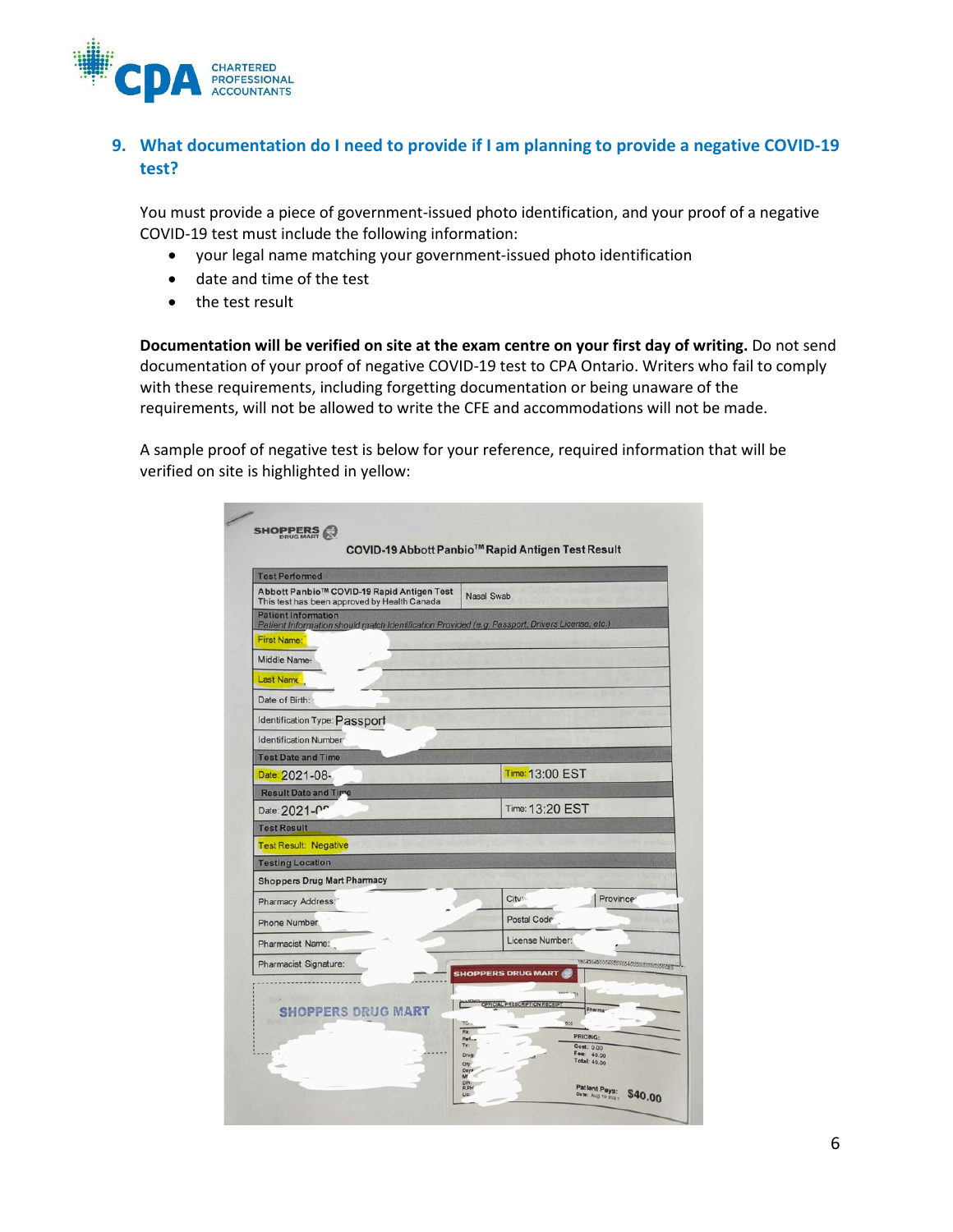

### <span id="page-6-0"></span>**10. Are the staff that will be working at the CFE also required to be vaccinated?**

All staff that will be contracted to work at the May 2022 CFE are required to be fully vaccinated against COVID-19.

### <span id="page-6-1"></span>**11. Will I be required to wear a face mask at all times?**

You will be required to wear a face mask when you arrive at the hotel as well as when traveling within the hotel's common areas (lobby, elevator, hallway). You are permitted to remove your face mask when you are alone in your hotel room, however, you will be required to put it back on if an invigilator needs to enter your room.

# <span id="page-6-2"></span>**12. My province no longer requires mask indoors. Why do I still need to wear a mask to write the CFE?**

Although provincial rules vary regarding masks, the CPA profession has decided that, at a minimum and regardless of provincial mask mandates, all candidates and exam centre staff continue to be required to wear masks when arriving at hotels and throughout the exam, with the exception of candidates when they are alone in their hotel rooms. Requiring masks at our CFE locations is one way to maintain the safety of candidates and exam centre staff.

## <span id="page-6-3"></span>**13. Can I bring my own personal protective equipment?**

When you arrive at the hotel, you will need to wear your own face mask. You will also be allowed to bring your own hand sanitizer. The profession will have alcohol wipes, disposable face masks, and gloves available once you are on your floor, which you can request and use at your discretion as needed.

### <span id="page-6-4"></span>**14. What are the safety measures that will be in place for the laptops?**

All laptops will be disinfected prior to distribution. Alcohol wipes will be available that you can use to clean your laptop, if you choose. The laptops will stay in your hotel room for the duration of the examination.

## <span id="page-6-5"></span>**15. What are the procedures for candidates with visible seasonal allergies or other conditions that exhibit COVID-like symptoms?**

<span id="page-6-6"></span>It is recommended that candidates who have visible seasonal allergies, or other conditions which would make them appear ill on the day of the examination, contact  $\text{ce@cpa}$  ontario.ca to discuss their situation prior to writing the CFE.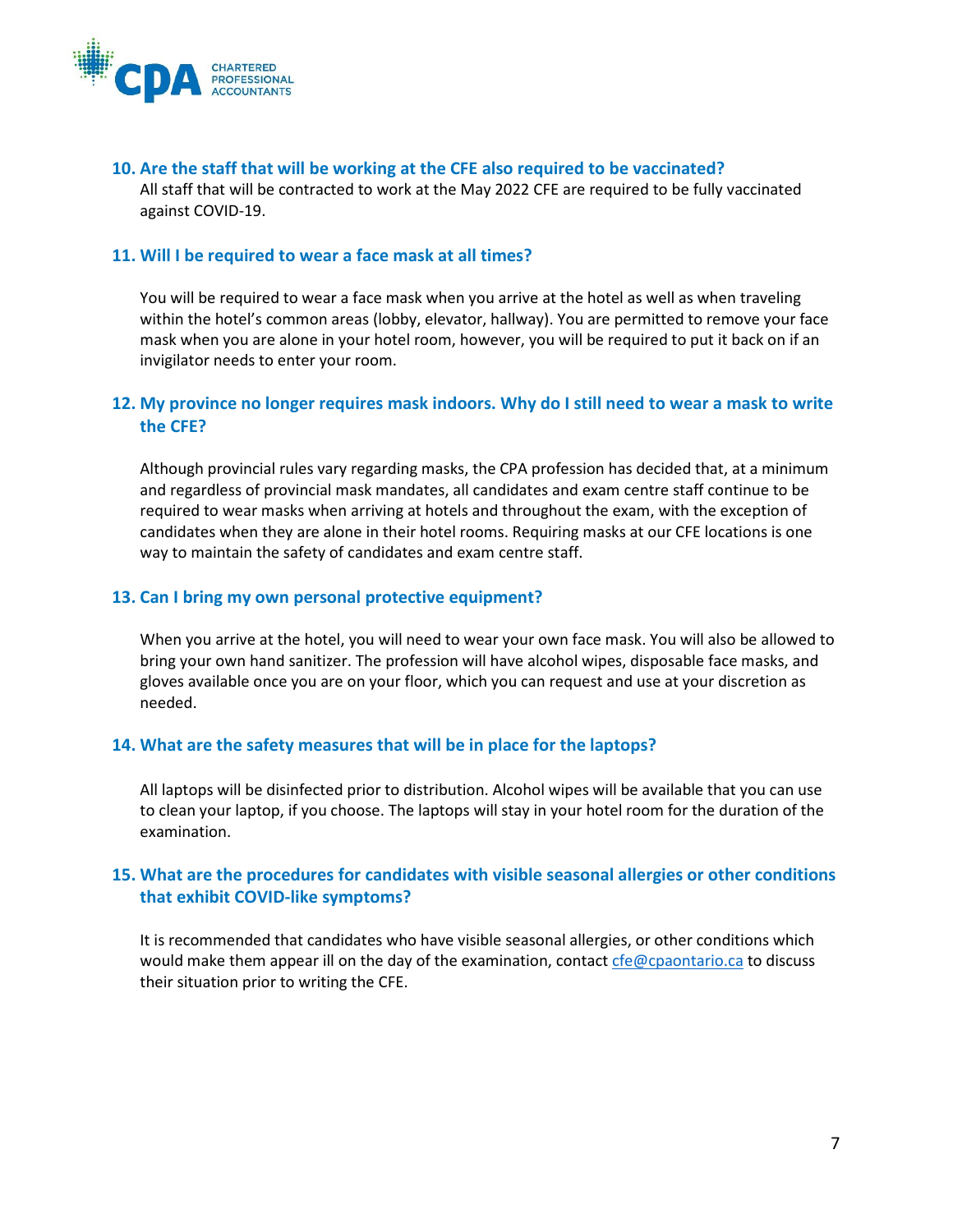

# **16. Will there be measures to ensure that candidates who test positive for COVID-19 are prevented from writing the CFE?**

Candidates are expected to demonstrate ethical behaviour and follow public health guidelines if they test positive for COVID-19. This may include isolating until symptoms have resolved. Candidates who are unable to write their exam due to a positive COVID-19 diagnosis should contact [cfe@cpaontario.ca](mailto:cfe@cpaontario.ca) for information on their next steps.

## <span id="page-7-0"></span>**17. How will you prevent congestion when using the hotel elevators?**

Staggered start times and arrival process will be in place to prevent congestion in hotel lobbies and elevators. If elevators are required to be used there will be signs indicating the number of candidates per elevator.

# <span id="page-7-1"></span>**18. Who can candidates contact to discuss accommodations under applicable human rights laws in connection with the May 2022 CFE?**

The CPA profession is committed to meeting its obligations under applicable human rights laws in its administration of the May 2022 CFE. Candidates who require an accommodation on the basis of disability or any other prohibited ground of discrimination are encouraged to refer to th[e CPA](https://www.cpacanada.ca/en/become-a-cpa/accessibility-accommodation-requests)  [Canada website.](https://www.cpacanada.ca/en/become-a-cpa/accessibility-accommodation-requests)

# <span id="page-7-2"></span>**19. Does the profession envision continuing to write exams in individual hotel rooms beyond the May 2022 CFE?**

The delivery approach for future examinations, including the CFE, is being assessed as the public health and safety guidelines continue to evolve. Due to the importance of the CFE, extraordinary measures have been put in place to deliver the exam in-person throughout the pandemic. As we see restrictions lifting across the country, we expect all exams, including the CFE, will move back to the previous in-person format of exam halls.

## <span id="page-7-3"></span>**20. Can I select which hotel I will write the May 2022 CFE?**

No. Due to the complexity of planning for the May 2022 CFE, hotels will be preassigned to each candidate by their provincial/regional CPA body. The hotel you are assigned to write the CFE will be in the city you selected when you registered for the CFE. By April 28, 2022, candidates will be notified of the hotel in which they will write the CFE.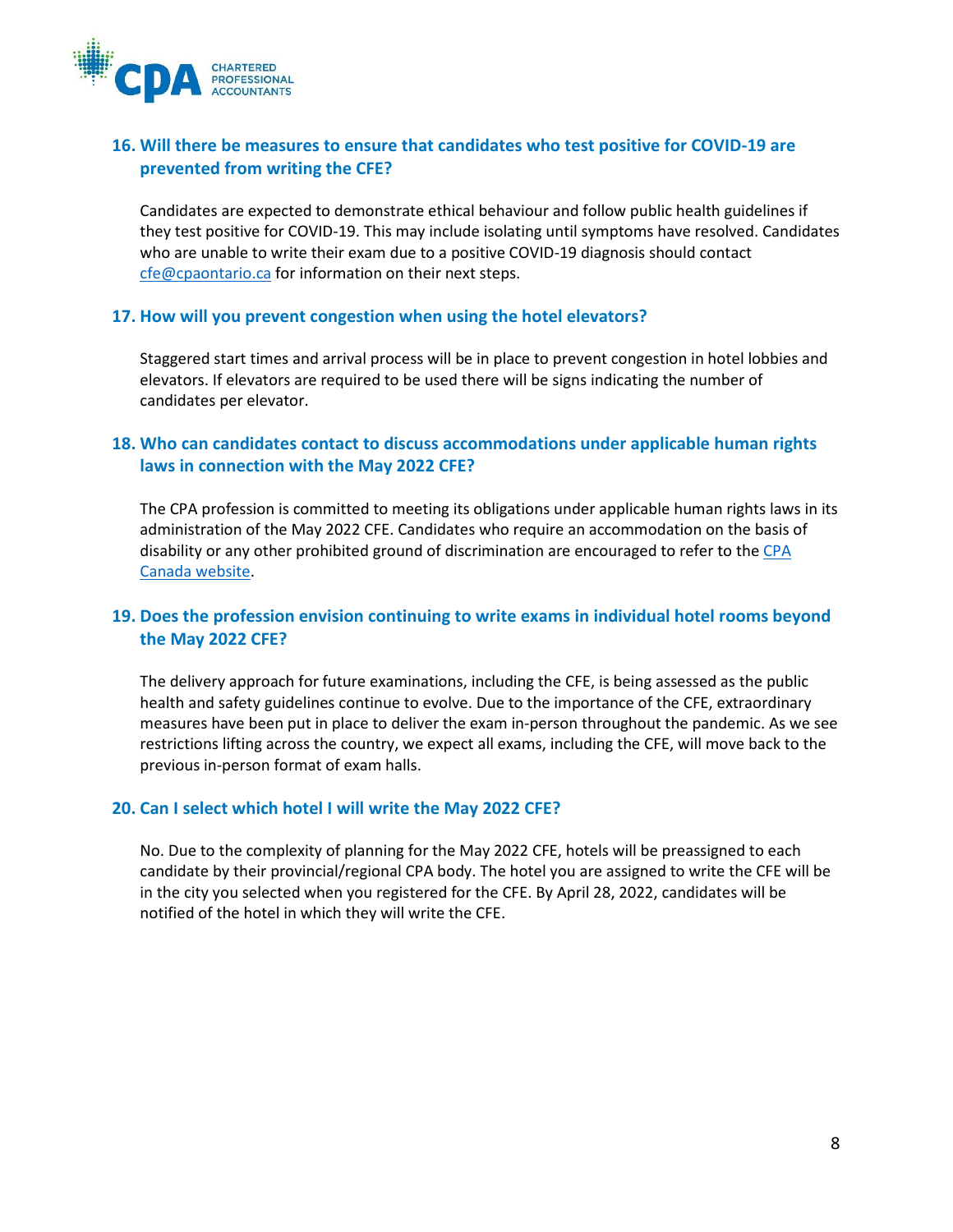

# <span id="page-8-0"></span>**21. \*UPDATED\* How do I book a personal hotel room for an overnight stay?**

The hotels being used as exam centres for the May 2022 CFE, including information on booking an overnight stay, are available on the CPA Ontario website. Please refer to the email you received on April 14, 2022 for the link to this information.

Writers are encouraged to be aware of final booking times for discounted rates. **Rooms for overnight stays are not being held for CFE writers and are available on a first-come-first-served basis depending on availability.** Please contact the hotel for all questions regarding the hotel room booking process as CPA Ontario will not be able to answer any related questions.

If the hotel you have been assigned for writing the CFE does not have any overnight rooms available to book, we suggest booking at another hotel nearby. The [list of participating hotels with discounted](https://www.cpaontario.ca/students/common-final-examination) [room rates](https://www.cpaontario.ca/students/common-final-examination) is available on [our website,](https://www.cpaontario.ca/students/common-final-examination) however as these are all hotels where the CFE is being written they may also have limited capacity for overnight rooms. Additionally, you can check back with the hotel periodically to see if there have been any cancellations.

Requests to change hotels after the assignments have been communicated will **not** be accepted. Personal rooms booked for overnight stays are subject to the individual hotel's cancellation policies.

## <span id="page-8-1"></span>**22. What if I feel unsafe writing in a public setting like a hotel?**

If an individual is uncomfortable with the risk of writing an exam in a hotel, they have the option of waiting to take the next offering of the CFE. All withdrawals from the CFE are subject to the current withdrawal penalties.

### <span id="page-8-2"></span>**23. Will there be enough exam invigilators to ensure a fair testing environment?**

Exam invigilators will be patrolling the hallways and have a line of sight into each hotel room. A low ratio will be maintained between invigilators and candidates to ensure that all rooms can be monitored equally. In addition, all areas of the hotel room may be subject to a physical inspection by the invigilators.

### <span id="page-8-3"></span>**24. What if I experience technical issues during the CFE?**

To notify your exam invigilator that you are experiencing technical issues during the examination, you will need to stand in the doorway of your hotel room. If they need to enter your room, you will need to put your face mask on, and you should both need to ensure physical distancing is maintained.

#### <span id="page-8-4"></span>**25. Which model of laptop will be used for the May 2022 CFE?**

<span id="page-8-5"></span>You will be supplied with a CPA-issued laptop to write the exam, each will be equipped with a numeric keypad. The profession will not provide a mouse, but you are permitted to bring your own wired mouse. Each laptop will be equipped with a sufficient number of USB ports for your wired mouse should you choose to bring one. A wireless mouse is not permitted.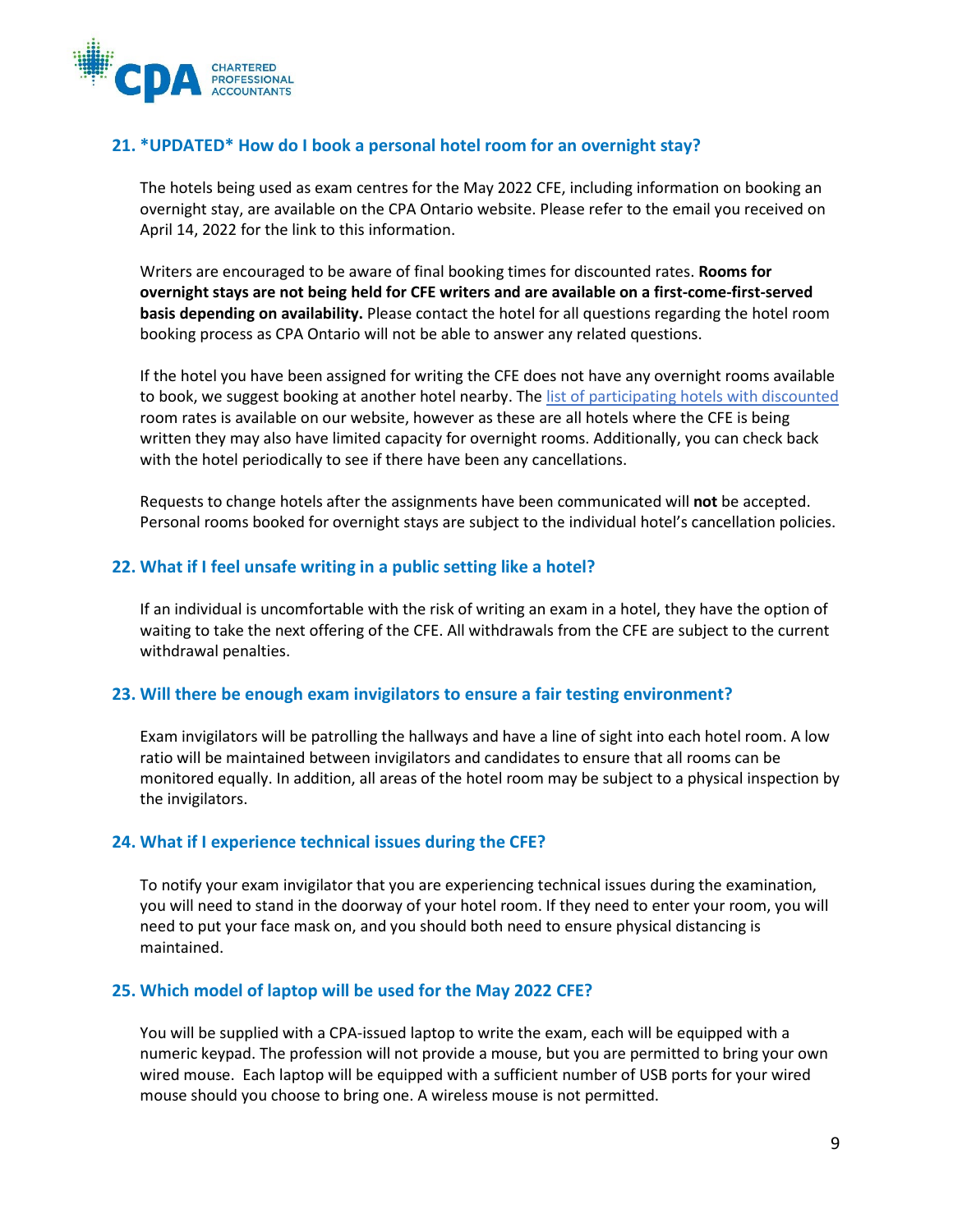

## **26. Which software will be used for the May 2022 CFE?**

The CPA-issued laptops will have Microsoft Word and Microsoft Excel installed. The Surpass software will not be used on this CFE. For candidates writing Days 2 and 3 of the CFE, please be aware that the Day 2 financial statements will not be pre-populated in Excel.

# <span id="page-9-0"></span>**27. Will I receive additional time to respond to the Day 2 case as the financial statements will not be pre-populated in Excel?**

No additional time will be provided to respond to the Day 2 case. The BOE has accounted for this in the design of the exam and the exam will be marked with this change in mind.

## <span id="page-9-1"></span>**28. Will I be provided with paper copies of the exam booklets for each day of the CFE?**

Each day candidates will receive two different booklets: one booklet with the case and a second booklet with scrap paper. A booklet containing the Capstone 1 case will also be provided on Day 1. Candidates are not allowed to remove any pages from any of the booklets.

## <span id="page-9-2"></span>**29. Will the exam booklets be single-or double-sided?**

The exam booklets will be double-sided.

### <span id="page-9-3"></span>**30. Am I allowed to have more than one Word and one Excel file open at the same time?**

No, only a single Word and a single Excel file may be open at the same time. For Day 3, all three cases will be written in a single Word file and a single Excel file (on the same tab). Candidates will need to clearly identify each case number.

### <span id="page-9-4"></span>**31. Is there a limit to the number of columns I can use in Excel?**

There is no limit to the number of columns you may use in Excel.

### <span id="page-9-5"></span>**32. Will autosave features be enabled in Word and Excel?**

Yes, autosave features will be enabled in Word and Excel, but it is recommended that candidates save regularly.

### <span id="page-9-6"></span>**33. What are the Day 1 cases that will be tested on the upcoming CFEs?**

May 2022 CFE:

• Creative Toys v1

September 2022 CFE:

- CanDo Fitness v1
- Waste Disposal Inc. v3